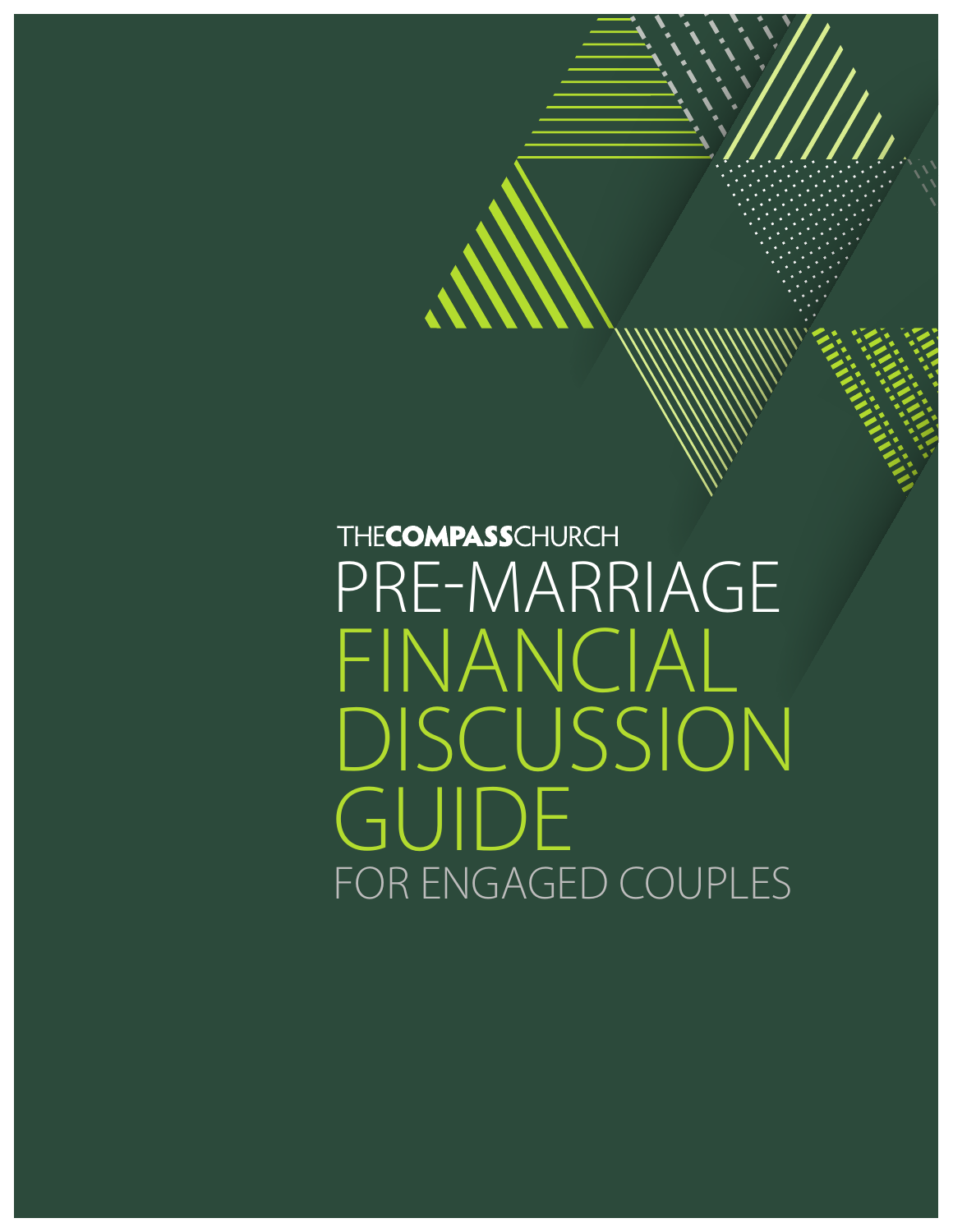# **INTRODUCTION**

Root causes for marital conflict over financial issues often come from: differing family backgrounds, and expectations around how money is viewed and handled. Thankfully, both of these can be addressed prior to marriage. Everyone can have a financially healthy marriage. All it takes is a willingness to have healthy discussions. This guide will get you started in these discussions by exploring family backgrounds, expectations, and the importance of healthy budgetary plans and boundaries. The potential of future money fights can be resolved before they ever have a chance to start by having these open, honest and healthy conversations about finances right now. Scripture is clear, money is an indicator of our values.

#### *For where your treasure is, there your heart will be also. Matthew 6:21*

So, let's start the process of bringing your values into a shared healthy alignment through wise stewardship.

# **MONEY BACKGROUND**

*So if you have not been trustworthy in handling worldly wealth, who will trust you with true riches? And if you have not been trustworthy with someone else's property, who will give you property of your own? Luke 16:11-12*

\_\_\_\_\_\_\_\_\_\_\_\_\_\_\_\_\_\_\_\_\_\_\_\_\_\_\_\_\_\_\_\_\_\_\_\_\_\_\_\_\_\_\_\_\_\_\_\_\_\_\_\_\_\_\_\_\_\_\_\_\_\_\_\_\_\_\_\_\_\_\_\_\_\_\_\_\_\_\_\_\_\_\_\_\_\_

\_\_\_\_\_\_\_\_\_\_\_\_\_\_\_\_\_\_\_\_\_\_\_\_\_\_\_\_\_\_\_\_\_\_\_\_\_\_\_\_\_\_\_\_\_\_\_\_\_\_\_\_\_\_\_\_\_\_\_\_\_\_\_\_\_\_\_\_\_\_\_\_\_\_\_\_\_\_\_\_\_\_\_\_\_\_

\_\_\_\_\_\_\_\_\_\_\_\_\_\_\_\_\_\_\_\_\_\_\_\_\_\_\_\_\_\_\_\_\_\_\_\_\_\_\_\_\_\_\_\_\_\_\_\_\_\_\_\_\_\_\_\_\_\_\_\_\_\_\_\_\_\_\_\_\_\_\_\_\_\_\_\_\_\_\_\_\_\_\_\_\_\_

\_\_\_\_\_\_\_\_\_\_\_\_\_\_\_\_\_\_\_\_\_\_\_\_\_\_\_\_\_\_\_\_\_\_\_\_\_\_\_\_\_\_\_\_\_\_\_\_\_\_\_\_\_\_\_\_\_\_\_\_\_\_\_\_\_\_\_\_\_\_\_\_\_\_\_\_\_\_\_\_\_\_\_\_\_\_

\_\_\_\_\_\_\_\_\_\_\_\_\_\_\_\_\_\_\_\_\_\_\_\_\_\_\_\_\_\_\_\_\_\_\_\_\_\_\_\_\_\_\_\_\_\_\_\_\_\_\_\_\_\_\_\_\_\_\_\_\_\_\_\_\_\_\_\_\_\_\_\_\_\_\_\_\_\_\_\_\_\_\_\_\_\_

## **1. WHAT MEMORIES DO YOU HAVE OF YOUR PARENTS HANDLING MONEY?**

## **2. DESCRIBE THE TEMPERAMENT OR PERSONALITY OF YOUR FUTURE SPOUSE AND HOW THIS INFLUENCES THEIR MONEY HABITS.**

\_\_\_\_\_\_\_\_\_\_\_\_\_\_\_\_\_\_\_\_\_\_\_\_\_\_\_\_\_\_\_\_\_\_\_\_\_\_\_\_\_\_\_\_\_\_\_\_\_\_\_\_\_\_\_\_\_\_\_\_\_\_\_\_\_\_\_\_\_\_\_\_\_\_\_\_\_\_\_\_\_\_\_\_\_\_

\_\_\_\_\_\_\_\_\_\_\_\_\_\_\_\_\_\_\_\_\_\_\_\_\_\_\_\_\_\_\_\_\_\_\_\_\_\_\_\_\_\_\_\_\_\_\_\_\_\_\_\_\_\_\_\_\_\_\_\_\_\_\_\_\_\_\_\_\_\_\_\_\_\_\_\_\_\_\_\_\_\_\_\_\_\_

\_\_\_\_\_\_\_\_\_\_\_\_\_\_\_\_\_\_\_\_\_\_\_\_\_\_\_\_\_\_\_\_\_\_\_\_\_\_\_\_\_\_\_\_\_\_\_\_\_\_\_\_\_\_\_\_\_\_\_\_\_\_\_\_\_\_\_\_\_\_\_\_\_\_\_\_\_\_\_\_\_\_\_\_\_\_

\_\_\_\_\_\_\_\_\_\_\_\_\_\_\_\_\_\_\_\_\_\_\_\_\_\_\_\_\_\_\_\_\_\_\_\_\_\_\_\_\_\_\_\_\_\_\_\_\_\_\_\_\_\_\_\_\_\_\_\_\_\_\_\_\_\_\_\_\_\_\_\_\_\_\_\_\_\_\_\_\_\_\_\_\_\_

\_\_\_\_\_\_\_\_\_\_\_\_\_\_\_\_\_\_\_\_\_\_\_\_\_\_\_\_\_\_\_\_\_\_\_\_\_\_\_\_\_\_\_\_\_\_\_\_\_\_\_\_\_\_\_\_\_\_\_\_\_\_\_\_\_\_\_\_\_\_\_\_\_\_\_\_\_\_\_\_\_\_\_\_\_\_

\_\_\_\_\_\_\_\_\_\_\_\_\_\_\_\_\_\_\_\_\_\_\_\_\_\_\_\_\_\_\_\_\_\_\_\_\_\_\_\_\_\_\_\_\_\_\_\_\_\_\_\_\_\_\_\_\_\_\_\_\_\_\_\_\_\_\_\_\_\_\_\_\_\_\_\_\_\_\_\_\_\_\_\_\_\_

(Watch this video by Jimmy Evans for background - [Money Languages Video](https://youtu.be/impSBw5yHcY))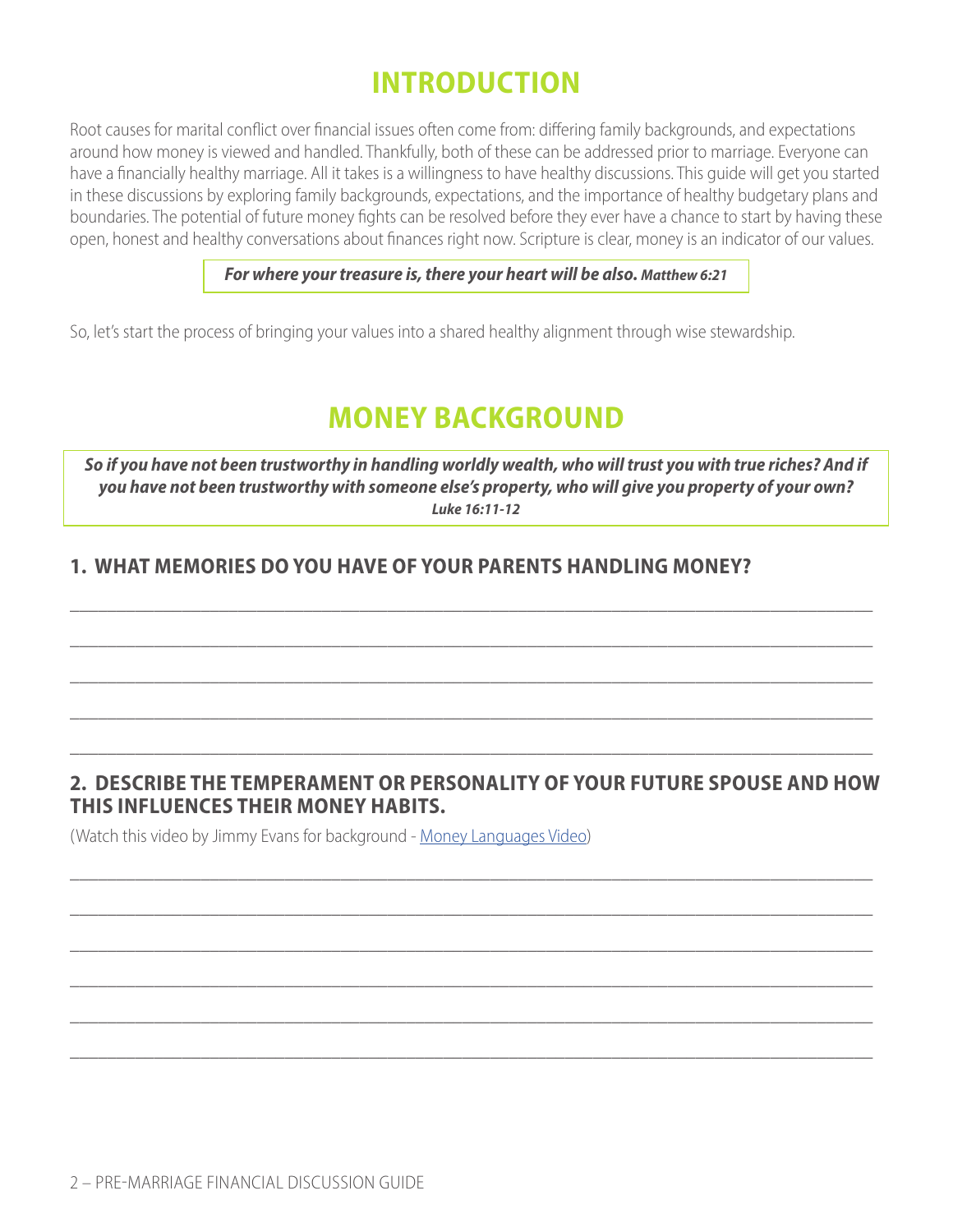## 3. WRITE DOWN YOUR CURRENT CREDIT SCORES AND DISCUSS WHAT YOU OBSERVE **AND WHAT IT MEANS?**

Free Score - CreditKarma.com (or any other free resource, i.e. current bank or credit accounts) Free Report - AnnualCreditReport.com (only government approved free site)

## 4. DO YOU HAVE SAVINGS? HOW MUCH? FOR WHAT ARE YOU CURRENTLY SAVING?

## 5. DO EITHER OF YOU LIVE ON A WRITTEN BUDGET PLAN? SHARE WHAT YOU LEARN.

Free Online EveryDollar Budget Tool (https://www.ramseysolutions.com/ramseyplus/everydollar)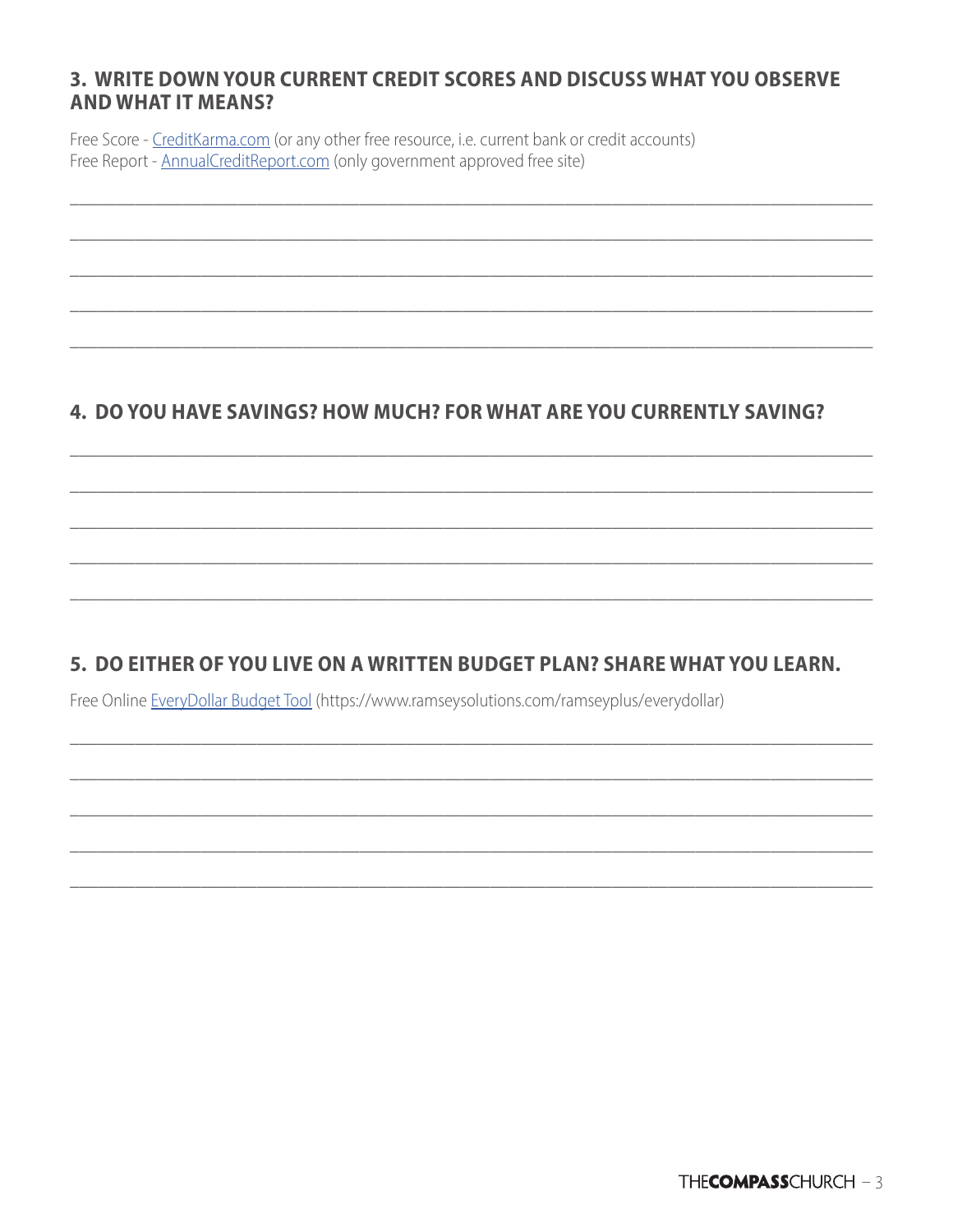#### 6. WHAT DEBTS DOES EACH BRING INTO THE MARRIAGE AND WHAT SHOULD BE REPAID FIRST, SECOND, THIRD, AND SO ON?

Free Online Debt Snowball Calculator (https://www.ramseysolutions.com/debt/debt-calculator)

## 7. DO YOU PLAN TO ADD MORE DEBT BEFORE MARRIAGE? HOW MUCH?

## 8. DO YOU HAVE AN AUTO LOAN OR IS IT PAID FOR? HOW OFTEN DO YOU HOPE TO **REPLACE YOUR VEHICLES?**

## 9. DO YOU OWE THE IRS MONEY? DO YOU OWE MONEY TO YOUR PARENTS? DO YOU **HAVE ANY OTHER LOANS?**

4 - PRE-MARRIAGE FINANCIAL DISCUSSION GUIDE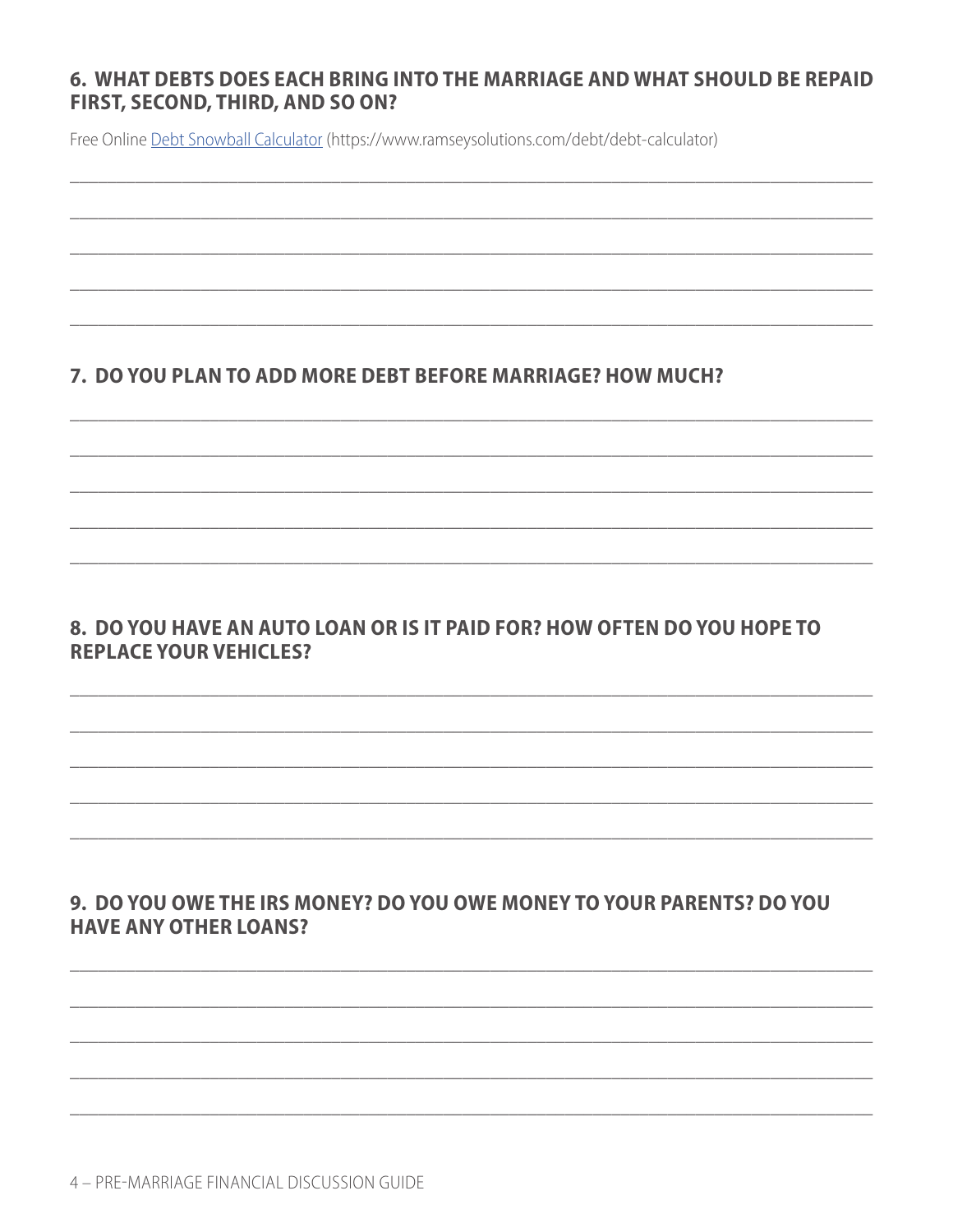10. IF PREVIOUSLY MARRIED, WHAT MONTHLY OBLIGATIONS NEED TO BE BUDGETED?

## **MONEY PLAN**

Now it is required that those who have been given a trust must prove faithful. 1 Corinthians 4:2

## 1. ONCE MARRIED, WILL YOU HAVE A MONTHLY BUDGET MEETING TO AGREE ON THE SPENDING PLAN FOR THE MONTH? WILL YOU DO THIS EVERY 2-WEEKS OR MONTHLY?

## 2. WHAT ARE YOUR FIRST THREE MONEY GOALS AS A COUPLE?

(Examples: pay cash for wedding, pay off car debt, save \$1,000 emergency fund, combine our checking accounts, save 20% down payment for a home, honor God with first 10% of income, create a budget together, pay cash for next car, etc.)

## **HOW OFTEN WILL YOU REVIEW FINANCIAL GOALS TOGETHER?**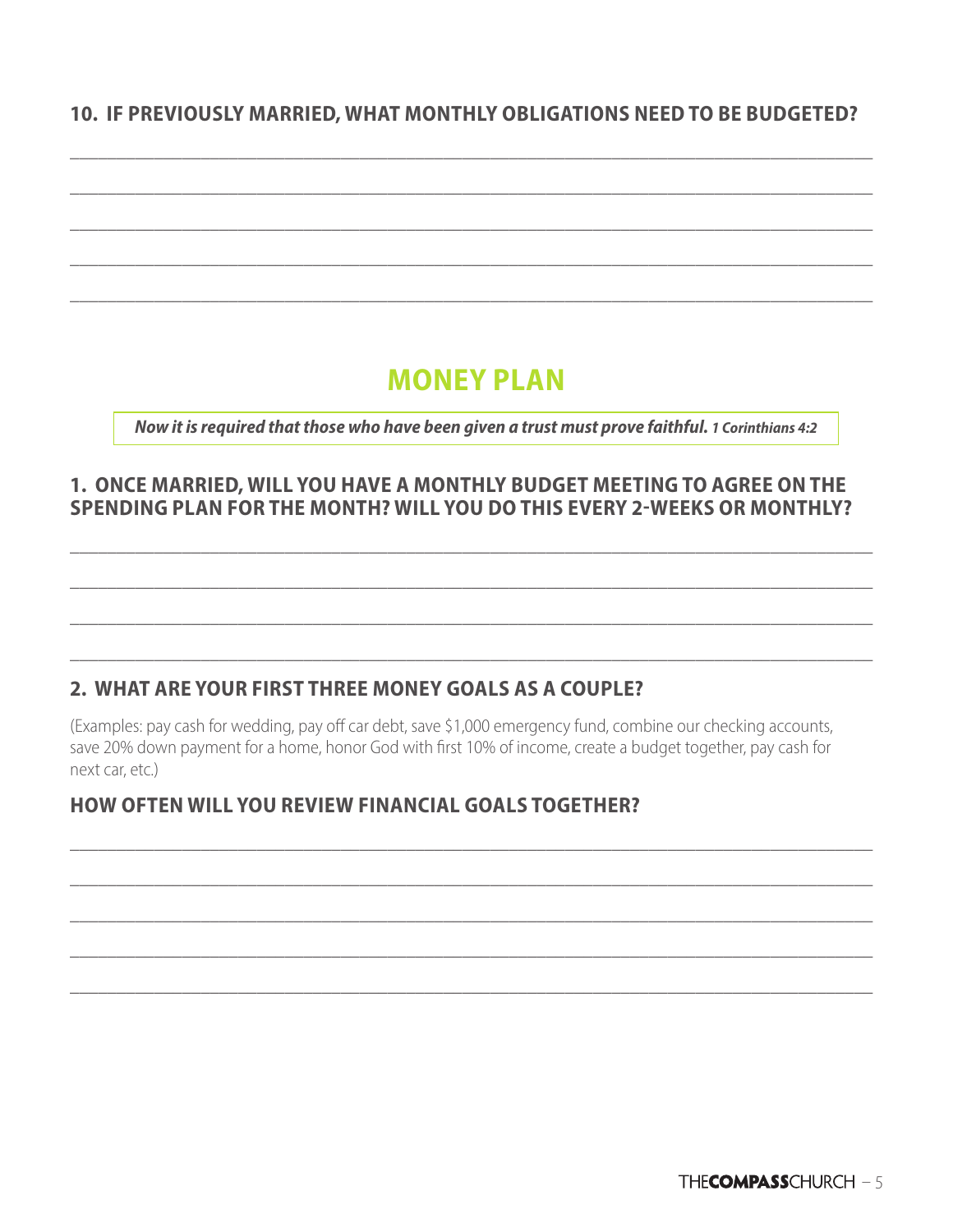## 3. WILL YOU ATTEND A COURSE AT THE CHURCH TO LEARN MORE ABOUT MONEY TOGETHER? FINANCIAL FOUNDATIONS, FINANCIAL PEACE UNIVERSITY, ETC.

## 4. HOW DO YOU FEEL ABOUT GIVING GOD THE FIRST AND BEST OF YOUR INCREASE BY TITHING FROM YOUR INCOME? DO YOU HAVE A PERCENTAGE FIGURE IN MIND? IF YOU DON'T AGREE, HOW WILL YOU COME TOGETHER IN AGREEMENT?

## 5. WHAT IS YOUR OPINION ON SAVING FOR THINGS INSTEAD OF BORROWING MONEY? **WHAT INFLUENCED YOUR OPINION?**

## 6. HOW DO YOU FEEL ABOUT USING CREDIT CARDS REGULARLY? DO YOU FEEL IT'S OK TO KEEP A RUNNING BALANCE THAT NEVER GETS PAID IN FULL? WHY OR WHY NOT?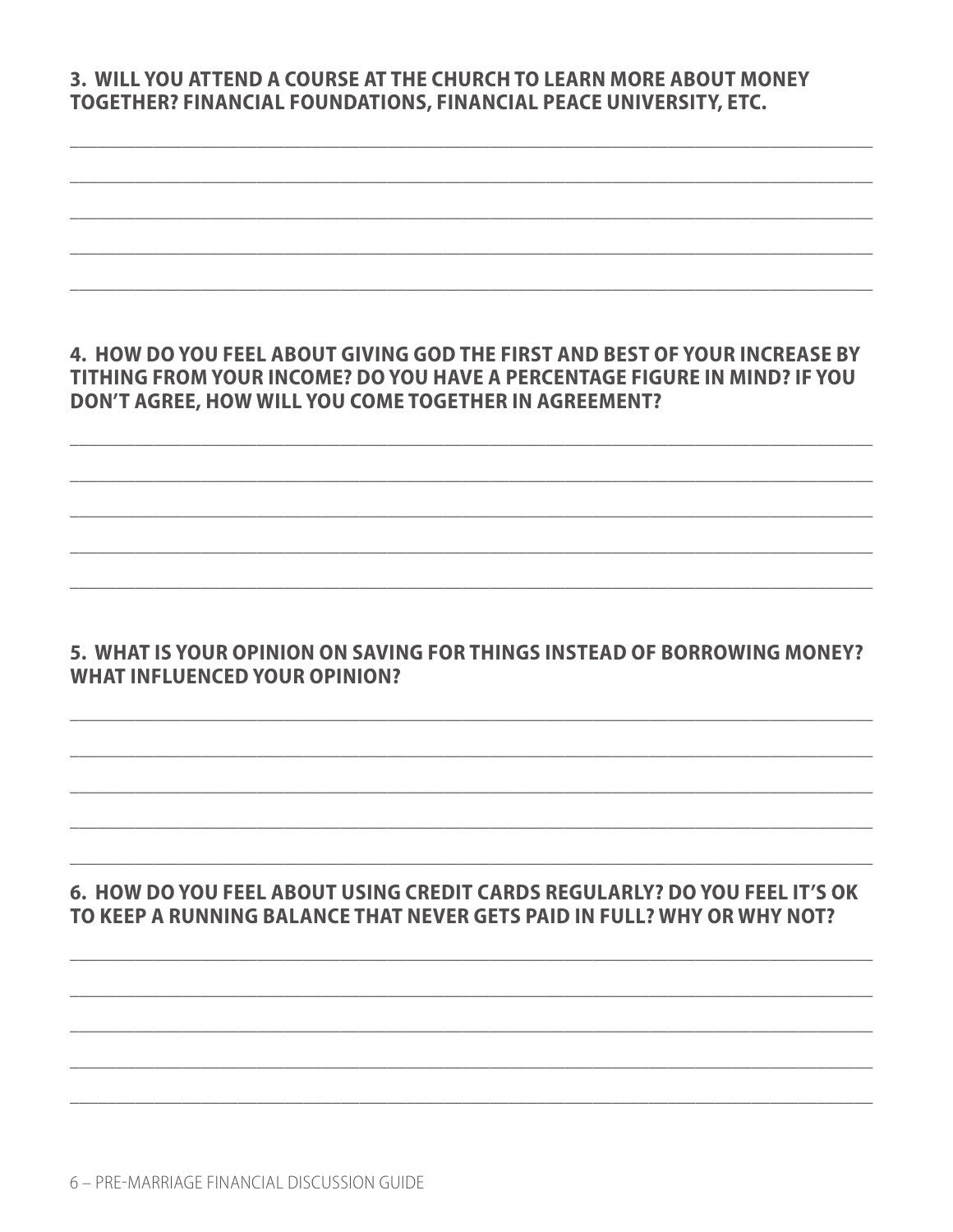7. HOW MUCH SHOULD BE IN EMERGENCY SAVINGS? WHAT REALLY CONSTITUTES AN **EMERGENCY?** 

## **MONEY FUTURE**

The plans of the diligent lead to profit as surely as haste leads to poverty. Proverbs 21:5

1. WHERE DO YOU WANT TO LIVE ? (I.E. RENT, OWN A HOME IN CITY, SUBURBS, RURAL, BUY A CONDO OR TOWNHOUSE) WHAT IS THE PLAN TO PAY FOR IT? ARE YOU AWARE THAT HOUSING SHOULD BE NO MORE THAN ABOUT 25-30% OF NET TAKE HOME PAY?

## 2. DO YOU WANT KIDS? HOW MANY? DO YOU BOTH EXPECT TO KEEP WORKING OR WILL ONE OF YOU STAY HOME TO RAISE CHILDREN WHEN THEY COME? CAN YOU LIVE ON ONE **INCOME, WHAT DOES YOUR BUDGET TELL YOU?**

THECOMPASSCHURCH - 7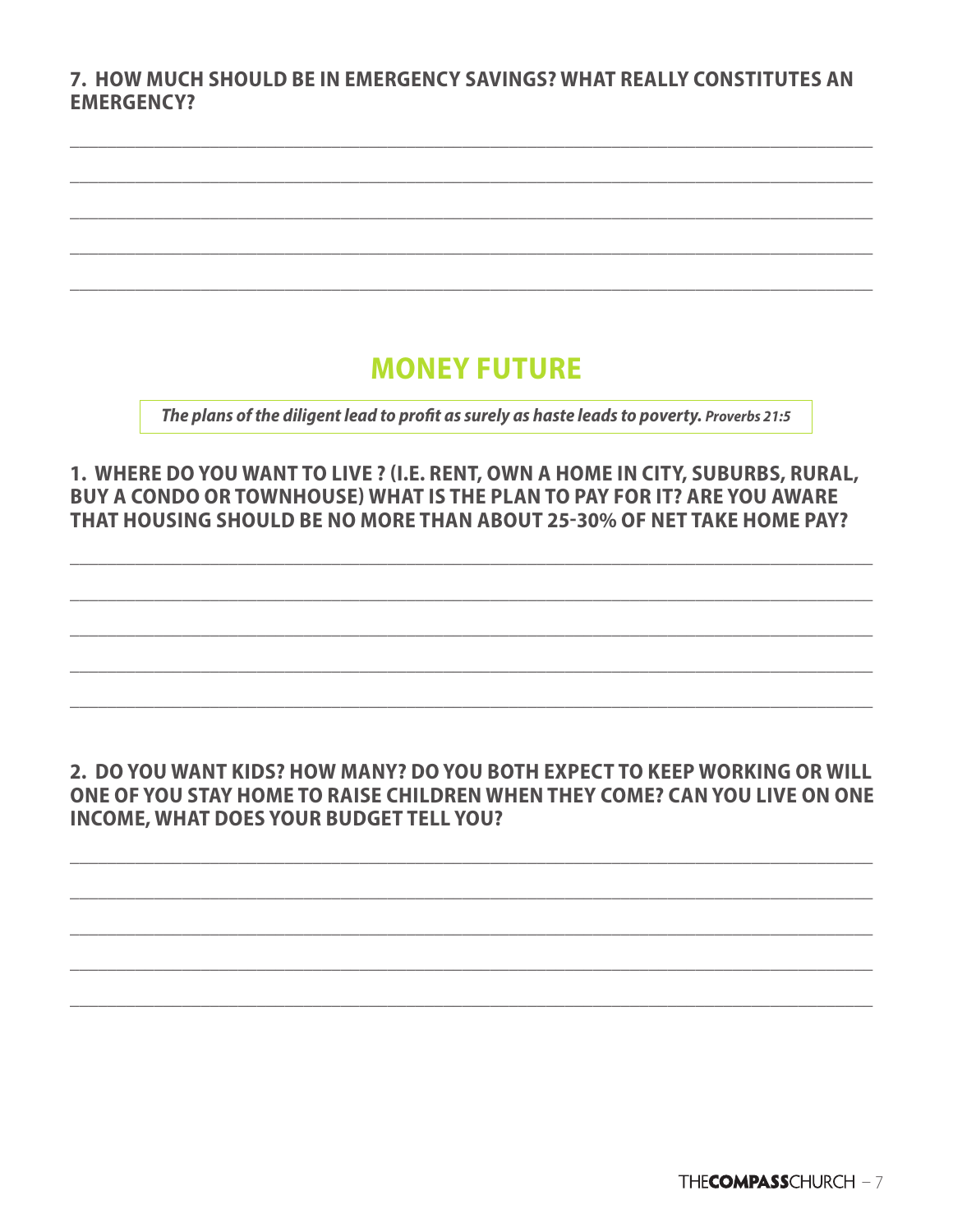## **3. HAVE YOU DISCUSSED THE NEED FOR LIFE INSURANCE WHEN KIDS COME? WILL YOU HAVE ENOUGH INSURANCE PROCEEDS TO FULLY REPLACE INCOME OF THE PRIMARY WAGE EARNER? FOR HOW LONG?**

\_\_\_\_\_\_\_\_\_\_\_\_\_\_\_\_\_\_\_\_\_\_\_\_\_\_\_\_\_\_\_\_\_\_\_\_\_\_\_\_\_\_\_\_\_\_\_\_\_\_\_\_\_\_\_\_\_\_\_\_\_\_\_\_\_\_\_\_\_\_\_\_\_\_\_\_\_\_\_\_\_\_\_\_\_\_

\_\_\_\_\_\_\_\_\_\_\_\_\_\_\_\_\_\_\_\_\_\_\_\_\_\_\_\_\_\_\_\_\_\_\_\_\_\_\_\_\_\_\_\_\_\_\_\_\_\_\_\_\_\_\_\_\_\_\_\_\_\_\_\_\_\_\_\_\_\_\_\_\_\_\_\_\_\_\_\_\_\_\_\_\_\_

\_\_\_\_\_\_\_\_\_\_\_\_\_\_\_\_\_\_\_\_\_\_\_\_\_\_\_\_\_\_\_\_\_\_\_\_\_\_\_\_\_\_\_\_\_\_\_\_\_\_\_\_\_\_\_\_\_\_\_\_\_\_\_\_\_\_\_\_\_\_\_\_\_\_\_\_\_\_\_\_\_\_\_\_\_\_

\_\_\_\_\_\_\_\_\_\_\_\_\_\_\_\_\_\_\_\_\_\_\_\_\_\_\_\_\_\_\_\_\_\_\_\_\_\_\_\_\_\_\_\_\_\_\_\_\_\_\_\_\_\_\_\_\_\_\_\_\_\_\_\_\_\_\_\_\_\_\_\_\_\_\_\_\_\_\_\_\_\_\_\_\_\_

Consider - Term Life Insurance at 10-12 times your income.

## **4. HAVE YOU TALKED ABOUT SAVING ENOUGH OVER A LIFETIME TO NOT DEPEND ON OTHERS WHEN YOU CAN'T WORK FOR HEALTH REASONS? HOW MUCH WILL YOU NEED WHEN YOU ARE "OLD"? WHAT DOES YOUR PLAN LOOK LIKE TO REACH THIS GOAL? TALKING TO YOUR PARENTS, GRANDPARENTS, OR TRUSTED FINANCIALLY HEALTHY OLDER FRIENDS - HOW MUCH DO THEY WISH THEY HAD SAVED?**

\_\_\_\_\_\_\_\_\_\_\_\_\_\_\_\_\_\_\_\_\_\_\_\_\_\_\_\_\_\_\_\_\_\_\_\_\_\_\_\_\_\_\_\_\_\_\_\_\_\_\_\_\_\_\_\_\_\_\_\_\_\_\_\_\_\_\_\_\_\_\_\_\_\_\_\_\_\_\_\_\_\_\_\_\_\_

\_\_\_\_\_\_\_\_\_\_\_\_\_\_\_\_\_\_\_\_\_\_\_\_\_\_\_\_\_\_\_\_\_\_\_\_\_\_\_\_\_\_\_\_\_\_\_\_\_\_\_\_\_\_\_\_\_\_\_\_\_\_\_\_\_\_\_\_\_\_\_\_\_\_\_\_\_\_\_\_\_\_\_\_\_\_

\_\_\_\_\_\_\_\_\_\_\_\_\_\_\_\_\_\_\_\_\_\_\_\_\_\_\_\_\_\_\_\_\_\_\_\_\_\_\_\_\_\_\_\_\_\_\_\_\_\_\_\_\_\_\_\_\_\_\_\_\_\_\_\_\_\_\_\_\_\_\_\_\_\_\_\_\_\_\_\_\_\_\_\_\_\_

\_\_\_\_\_\_\_\_\_\_\_\_\_\_\_\_\_\_\_\_\_\_\_\_\_\_\_\_\_\_\_\_\_\_\_\_\_\_\_\_\_\_\_\_\_\_\_\_\_\_\_\_\_\_\_\_\_\_\_\_\_\_\_\_\_\_\_\_\_\_\_\_\_\_\_\_\_\_\_\_\_\_\_\_\_\_

\_\_\_\_\_\_\_\_\_\_\_\_\_\_\_\_\_\_\_\_\_\_\_\_\_\_\_\_\_\_\_\_\_\_\_\_\_\_\_\_\_\_\_\_\_\_\_\_\_\_\_\_\_\_\_\_\_\_\_\_\_\_\_\_\_\_\_\_\_\_\_\_\_\_\_\_\_\_\_\_\_\_\_\_\_\_

## **5. HOW WILL YOU REGULARLY SHARE YOUR FINANCIAL ACCOUNT INFORMATION WITH EACH OTHER SO YOU BOTH KNOW HOW MUCH YOU HAVE AND WHERE IT IS LOCATED?**

\_\_\_\_\_\_\_\_\_\_\_\_\_\_\_\_\_\_\_\_\_\_\_\_\_\_\_\_\_\_\_\_\_\_\_\_\_\_\_\_\_\_\_\_\_\_\_\_\_\_\_\_\_\_\_\_\_\_\_\_\_\_\_\_\_\_\_\_\_\_\_\_\_\_\_\_\_\_\_\_\_\_\_\_\_\_

\_\_\_\_\_\_\_\_\_\_\_\_\_\_\_\_\_\_\_\_\_\_\_\_\_\_\_\_\_\_\_\_\_\_\_\_\_\_\_\_\_\_\_\_\_\_\_\_\_\_\_\_\_\_\_\_\_\_\_\_\_\_\_\_\_\_\_\_\_\_\_\_\_\_\_\_\_\_\_\_\_\_\_\_\_\_

\_\_\_\_\_\_\_\_\_\_\_\_\_\_\_\_\_\_\_\_\_\_\_\_\_\_\_\_\_\_\_\_\_\_\_\_\_\_\_\_\_\_\_\_\_\_\_\_\_\_\_\_\_\_\_\_\_\_\_\_\_\_\_\_\_\_\_\_\_\_\_\_\_\_\_\_\_\_\_\_\_\_\_\_\_\_

\_\_\_\_\_\_\_\_\_\_\_\_\_\_\_\_\_\_\_\_\_\_\_\_\_\_\_\_\_\_\_\_\_\_\_\_\_\_\_\_\_\_\_\_\_\_\_\_\_\_\_\_\_\_\_\_\_\_\_\_\_\_\_\_\_\_\_\_\_\_\_\_\_\_\_\_\_\_\_\_\_\_\_\_\_\_

\_\_\_\_\_\_\_\_\_\_\_\_\_\_\_\_\_\_\_\_\_\_\_\_\_\_\_\_\_\_\_\_\_\_\_\_\_\_\_\_\_\_\_\_\_\_\_\_\_\_\_\_\_\_\_\_\_\_\_\_\_\_\_\_\_\_\_\_\_\_\_\_\_\_\_\_\_\_\_\_\_\_\_\_\_\_

What about account passwords?

8 – PRE-MARRIAGE FINANCIAL DISCUSSION GUIDE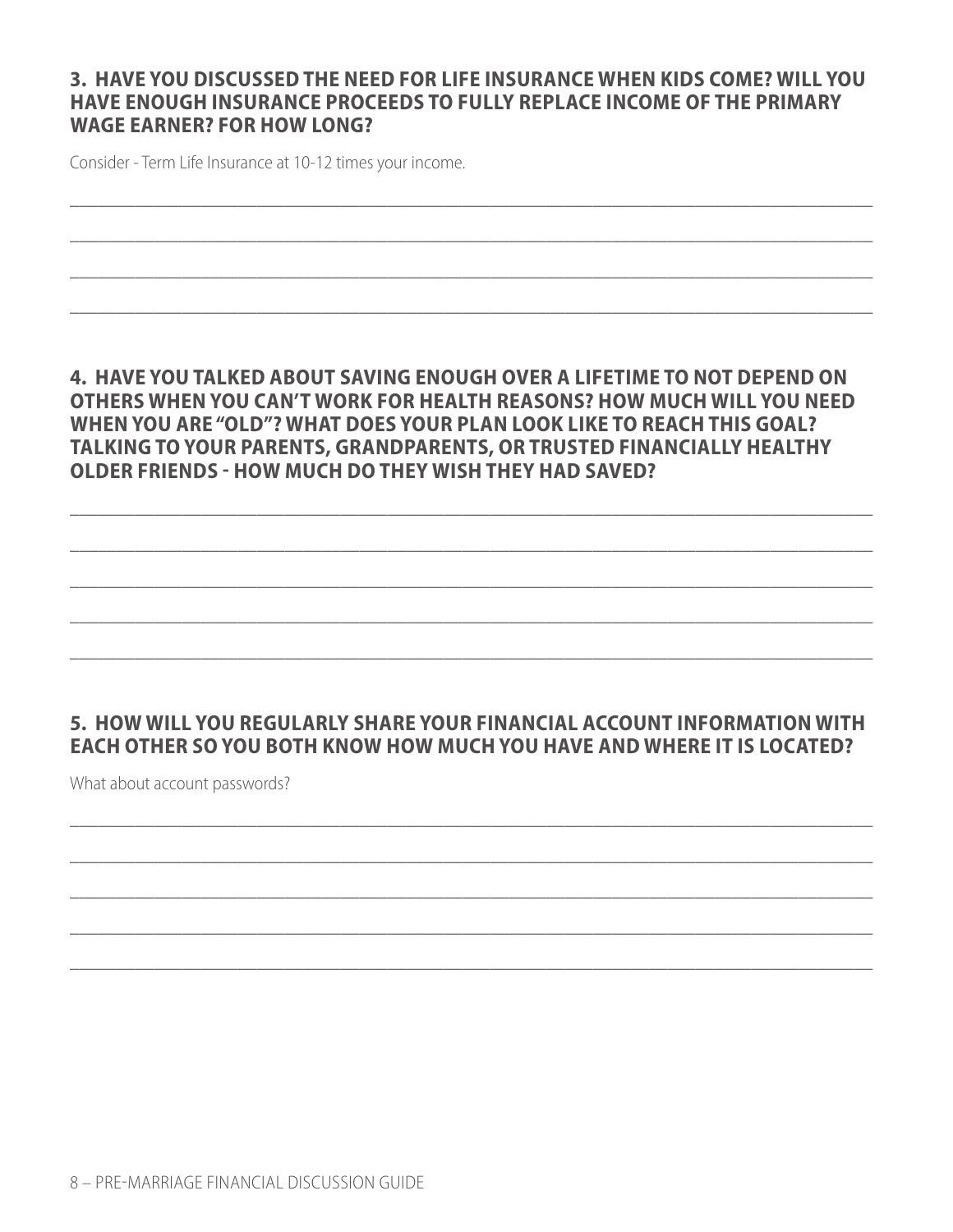## **ADDITIONAL RESOURCES:**

**NOTE:** It could be wise to talk through these discussion questions with trusted, wise, financially-healthy older friends. *Faithful Stewardship* - eBooklet available online or by emailing - stewardship@thecompass.net *Financial Foundations* - One Morning Workshop - Held periodically at The Compass Church. [Search Events.](https://www.thecompass.net/Event) *Ramsey Plus -* [Financial Peace University](https://www.ramseysolutions.com/ramseyplus/financial-peace?snid=guided-plans.pay-off-debt-and-build-wealth.ramsey+.learn-with-financialpeace) *Money & Marriage -* [A Complete Guide for Engaged and Newly Married Couples](https://www.amazon.com/Money-Marriage-Complete-Engaged-Married/dp/1723993115/ref=sr_1_2?dchild=1&keywords=Money+and+marriage&qid=1620761410&sr=8-2)*,* Matt Bell